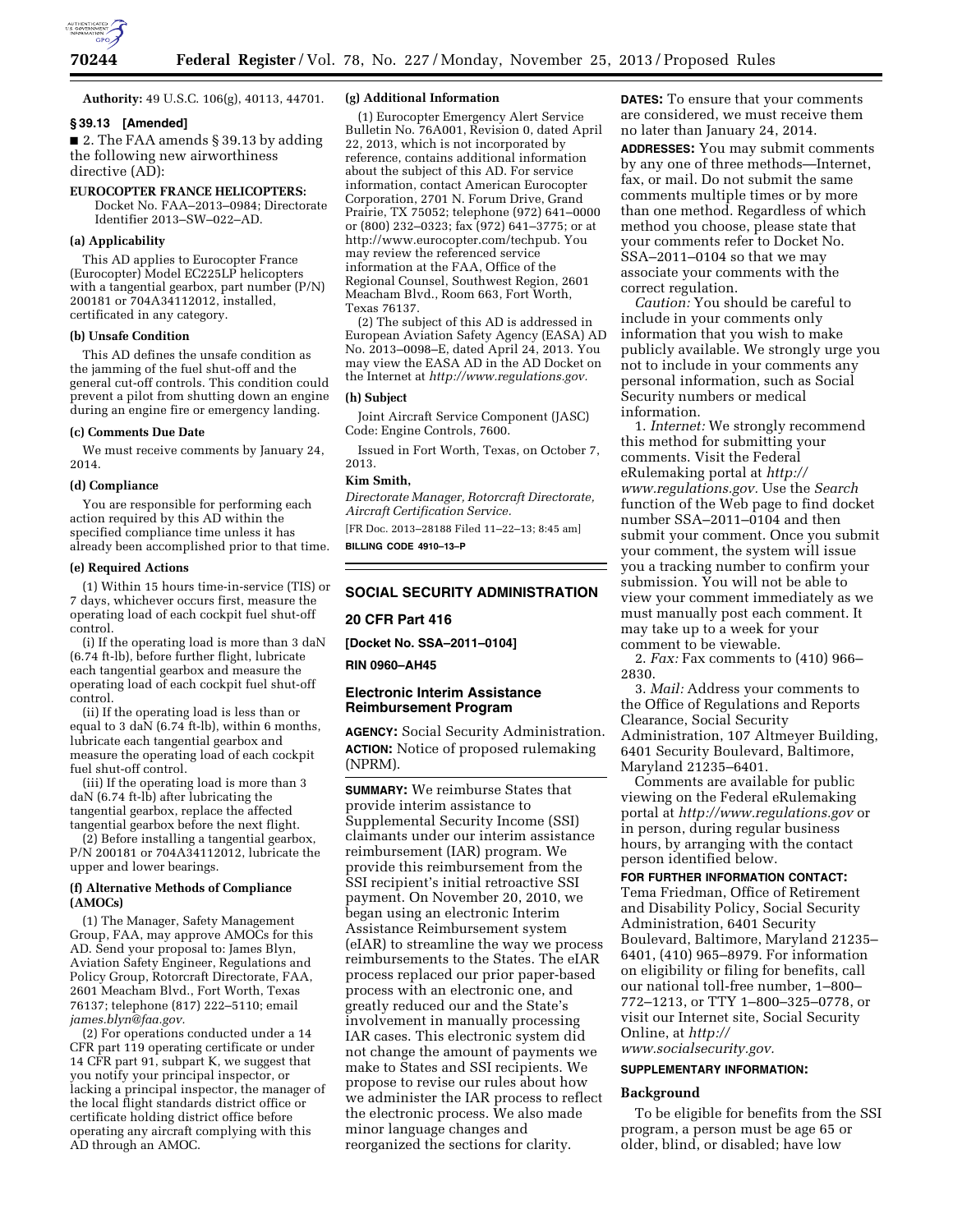income; and have limited resources.<sup>1</sup> We determine who is eligible to receive SSI benefit payments, and we pay SSI recipients.2 If we determine that a claimant is eligible to receive SSI benefits, we pay him or her based on the effective date of the application.3

Some States have programs that provide interim assistance payments to their residents while we review their SSI applications.4 The payments provide immediate financial help to residents with low income and limited resources to help pay for basic needs, such as food, clothing, and shelter. Each State that runs an assistance program has its own requirements that its residents must meet to be eligible to receive interim assistance.

We reimburse a State for its interim assistance payments to an eligible claimant if the State has both an IAR agreement with us and a written authorization from the claimant.5 We base the calculation of the reimbursement amount to the State on IAR rules discussed in these regulations. For this reason, we do not always repay the State for all of the interim assistance paid to each claimant. We consider the facts for each SSI claim and calculate the reimbursement amount based on those facts. For example, we do not reimburse a State for the interim assistance it pays to a claimant if we deny the SSI claim, or if the claimant does not receive both interim assistance and SSI benefit payments for the same month. We can reimburse the State only up to the amount of the claimant's initial retroactive SSI benefit payment available for reimbursement.6 In addition, we do not reimburse a State if the source of the interim assistance is a type of payment that the Act prohibits us from reimbursing.7

Our IAR agreement with a State must include certain provisions to be valid.<sup>8</sup> The IAR agreement affirms that we agree to repay the State for some or all of the interim assistance the State provides. It

specifies the length of time that the IAR agreement is in effect and the procedure for how we reimburse the State. This agreement also includes information that the State must include in the notice that it sends to recipients of interim assistance within 10 working days of receiving our reimbursement.

A claimant's written authorization allows us to withhold his or her retroactive SSI benefit payment and reimburse the State for the interim assistance it paid the claimant. The authorization becomes effective when we receive it or when we receive an electronic notice from the State that it received the authorization.9 The authorization remains in effect until we make the first recurring monthly SSI benefit payment; the State and the claimant both agree to end it or it expires; or we make a determination or decision about the claim and the claimant does not file a timely appeal.10 If a claimant files a timely appeal of our determination or decision, the authorization remains in effect until we make a final determination or decision on the claim.

The IAR provisions also apply to individuals who receive SSI benefit payments but are suspended or terminated from the program. Participating States may provide interim assistance to these individuals while we review their claims. If we reinstate the suspended or terminated SSI benefit payments, we will reimburse the State in the same manner described above. The same requirements for the IAR agreements and authorizations apply as well.

# **Prior Reimbursement Method**

Prior to November 20, 2010, we had two methods of reimbursing the State and paying the recipient, both of which required manual action. In most cases, we would send a recipient's entire first SSI retroactive payment to the State that provided the interim assistance if there was an IAR agreement and authorization in effect. The State would determine how much of the first SSI benefit payment it would keep as reimbursement for its interim assistance payments. The State would then send the remaining amount of the payment to

the SSI recipient.<sup>11</sup> In the remaining cases, the State calculated how much we should reimburse it. After reimbursing the State, we paid any outstanding amount to the SSI recipient using regular SSI payment rules.12 This manual process was labor-intensive, required many paper forms, and was increasingly difficult to administer as staff resources diminished.

Prior to November 20, 2010, if a recipient wanted to appeal the amount of reimbursement sent to the State, the recipient requested a hearing before the State regarding the amount the State claimed for reimbursement or the amount the State paid him or her. A recipient could also appeal to us and receive a hearing regarding the total amount of retroactive SSI benefit payments we withheld.

#### **Current Reimbursement Method**

On November 20, 2010, we began using eIAR to manage the IAR process more efficiently. Based on input from the State, eIAR automatically calculates the months a State is due reimbursement from the recipient's first retroactive SSI payment and the reimbursement amount. eIAR provides the information we need to make the payments to the State and the recipient. As part of eIAR, we changed how we reimburse the State from the SSI recipient's first retroactive payment and how the claimant receives the remaining SSI benefit payments. We now reimburse the State directly based on the amount of the recipient's SSI benefits available for reimbursement. We reimburse the State up to the amount of interim assistance it paid to the recipient, and we pay the SSI recipient the rest using regular SSI payment rules. Because eIAR is an automated process, it significantly reduces the amount of manual work for States and our employees. We are able to reimburse States and pay SSI recipients more quickly. However, eIAR did not change the reimbursement amounts we make to States and SSI claimants.

The eIAR process also changed how we administer the IAR program in other ways. It changed certain provisions we need in the IAR agreements we have with States. For example, our IAR agreements now provide that we will

<sup>1</sup>Sections 1601 and 1611(a) of the Social Security Act (Act).

<sup>&</sup>lt;sup>2</sup> Section 1602 of the Act.

<sup>3</sup>Section 1611(c) of the Act.

<sup>4</sup>As of December 1, 2012, 34 States and the District of Columbia participate in the IAR program.

<sup>5</sup>Section 1631(g) of the Act.

<sup>&</sup>lt;sup>6</sup> An initial retroactive SSI benefit payment includes all retroactive SSI money due the claimant after we compute the first payments based on an approved SSI claim. Once we have sent an IAR payment to a State, we cannot send the State any additional reimbursement from any subsequent retroactive SSI benefit payment that we may make to the claimant based on a recomputation we might do for the months in the IAR period. We will send that subsequent retroactive SSI benefit payment, if any, to the claimant.

<sup>&</sup>lt;sup>7</sup> See section  $1631(g)(3)$  of the Act.

<sup>8</sup>See section 1631(g)(4) of the Act.

<sup>9</sup>We may consider the date that the authorization is effective to be the protective filing date if the claimant applies for SSI benefits within 60 days of the date the State received the authorization or the date you signed the authorization if later than the State signed. 20 CFR 416.340.

<sup>10</sup>The first recurring monthly SSI benefit payment is the regular monthly payment due to the claimant on a continuing basis. Usually we send the first recurring monthly SSI benefit payment at the same time that we send the IAR to a State.

<sup>&</sup>lt;sup>11</sup> If the State could not pay an SSI beneficiary, such as when a beneficiary died or could not be located, the State would refund the excess amount<br>to us. See 20 CFR part 416 subpart E.

<sup>&</sup>lt;sup>12</sup> For IAR cases, SSI payment rules may include paying fees to the beneficiary's attorney, paying some of the beneficiary's retroactive SSI payments in installments instead of in one lump sum, or depositing some of an eligible child's retroactive SSI benefit payments into a dedicated account.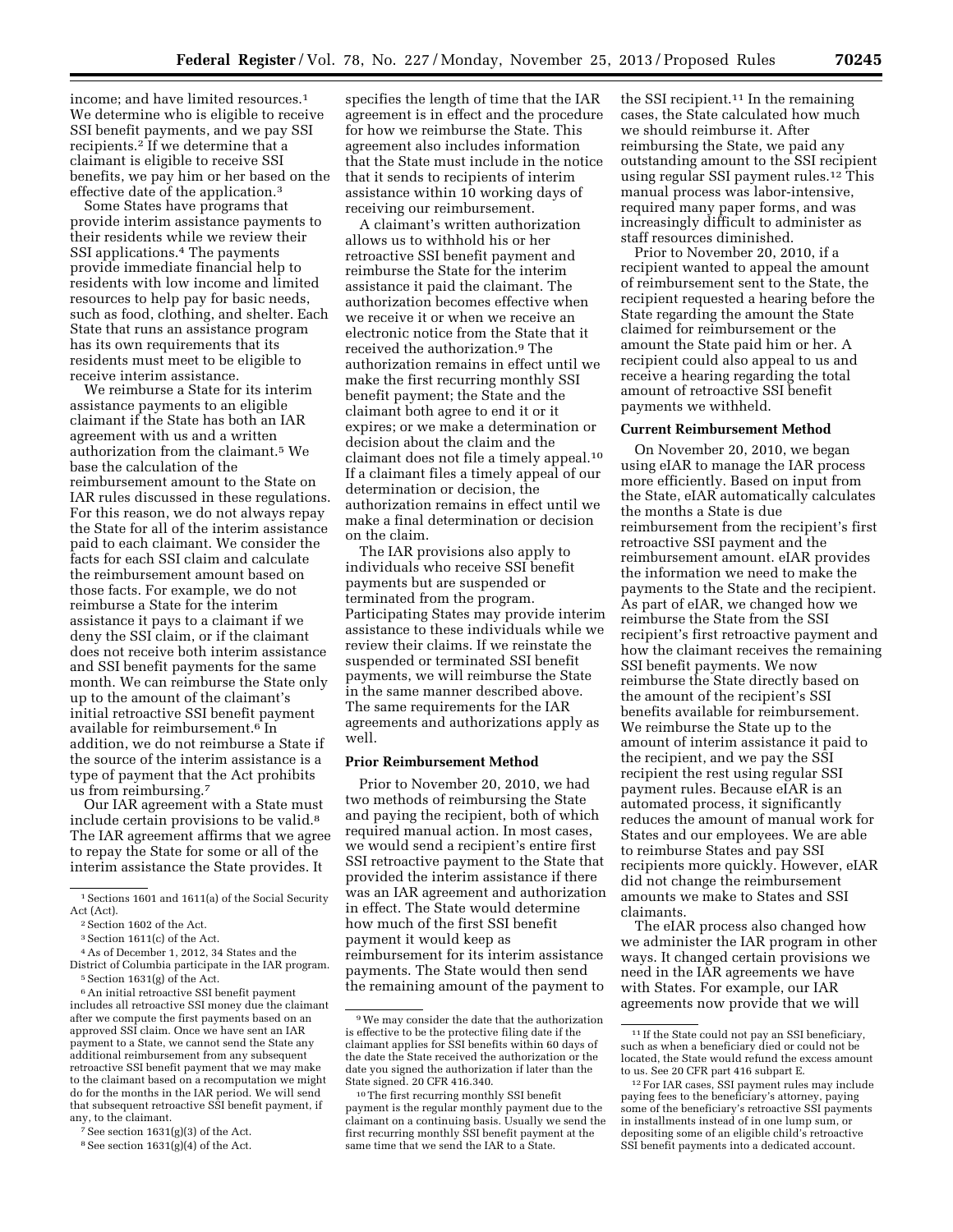send reimbursement for the interim assistance paid in a claim to the State's designated financial institution.

# **Proposed Changes**

We propose to revise our current rules about the IAR process in 20 CFR part 416 subparts E and S to reflect how we reimburse States and pay SSI recipients using eIAR. We propose to revise for clarity, § 416.525, which discusses IAR. We propose to reorganize subpart S and revise the regulatory text for clarity and plain language. We propose to revise § 416.1902 and add definitions for ''interim assistance reimbursement agreement,'' ''interim assistance reimbursement payment,'' and ''interim assistance reimbursement period.'' Under the definition of ''SSI benefit payment'' we also propose to clarify the definition of an interim benefit and that we cannot reimburse a state for interim assistance from provisional benefits as explained in current 20 CFR 416.999(c). We propose to revise § 416.1904 and change the name of § 416.1904. We propose to revise § 416.1906. These changes clarify the regulations based on our experience dealing with the States. We propose to revise § 416.1910 and change the name of § 416.1910. We propose to add § 416.1912.

We propose to revise and rename § 416.1920, while removing and reserving § 416.1922.

#### **Clarity of These Proposed Rules**

Executive Order 12866, as supplemented by Executive Order 13563, requires each agency to write all rules in plain language. In addition to your substantive comments on these proposed rules, we invite your comments on how to make them easier to understand.

For example:

• Would more, but shorter, sections be better?

• Are the requirements in the rules clearly stated?

• Have we organized the material to suit your needs?

• Could we improve clarity by adding tables, lists, or diagrams?

• What else could we do to make the rules easier to understand?

• Do the rules contain technical language or jargon that is not clear?

• Would a different format make the rules easier to understand, such as grouping and order of sections, use of headings, or paragraphing?

# **Regulatory Procedures**

*Executive Order 12866, as Supplemented by Executive Order 13563* 

We consulted with the Office of Management and Budget (OMB) and determined that this NPRM does not meet the criteria for a significant regulatory action under Executive Order 12866, as supplemented by Executive Order 13563. Therefore, OMB did not review it.

# *Regulatory Flexibility Act*

We certify that this NPRM would not have a significant economic impact on a substantial number of small entities because it would affect only individuals and those States that voluntarily enter into a contractual agreement with us. Therefore, the Regulatory Flexibility Act, as amended, does not require us to prepare a regulatory flexibility analysis.

# *Paperwork Reduction Act*

This NPRM does not create any new or affect any existing collections and, therefore, does not require OMB approval under the Paperwork Reduction Act.

(Catalog of Federal Domestic Assistance Program No. 96.006, Supplemental Security Income)

# **List of Subjects in 20 CFR Part 416**

Administrative practice and procedure, Aged, Blind, Disability benefits, Public assistance programs, Reporting and recordkeeping requirements, Supplemental Security Income (SSI).

Dated: November 15, 2013.

# **Carolyn W. Colvin,**

*Acting Commissioner of Social Security.* 

For the reasons set out in the preamble, we propose to amend title 20 of the Code of Federal Regulations, part 416, subparts E and S as set forth below:

# **PART 416—SUPPLEMENTAL SECURITY INCOME FOR THE AGED, BLIND, AND DISABLED**

#### **Subpart E—[Amended]**

■ 1. The authority citation for subpart E of part 416 continues to read as follows:

**Authority:** Secs. 702(a)(5), 1147, 1601, 1602, 1611(c) and (e), and 1631(a)–(d) and (g) of the Social Security Act (42 U.S.C. 902(a)(5), 1320b–17, 1381, 1381a, 1382(c) and (e), and 1383(a)–(d) and (g)); 31 U.S.C. 3716; 31 U.S.C. 3720A.

■ 2. Revise § 416.525 to read as follows:

#### **§ 416.525 Reimbursement to States for interim assistance payments.**

Notwithstanding § 416.542, and in accordance with subpart S of this part,

we may withhold SSI benefits from an individual and reimburse a State (or its political subdivision) from the withheld benefits for the State's interim assistance paid to the individual.

# **PART 416—SUPPLEMENTAL SECURITY INCOME FOR THE AGED, BLIND, AND DISABLED**

#### **Subpart S—[Amended]**

■ 3. The authority citation for subpart S of part 416 continues to read as follows:

**Authority:** Secs. 702(a)(5) and 1631 of the Social Security Act (42 U.S.C. 902(a)(5) and 1383).

■ 4. Revise § 416.1901 to read as follows:

# **§ 416.1901 Scope of subpart S.**

This subpart explains how we administer the interim assistance reimbursement program. We may pay interim assistance reimbursement to the State if the State enters into an interim assistance reimbursement agreement with us and if you authorize us, in writing, to repay the State. If your State pays you interim assistance, we may withhold your retroactive SSI benefits, including any Federally administered state supplementary payments, to reimburse the State. The State must inform us about the amounts of interim assistance it paid to you. We will identify the months for which we may reimburse the State, determine how much of your retroactive SSI benefits to pay the State, and reimburse the State for that amount. After we reimburse the State, we will pay you any remaining sum from your retroactive SSI benefits using SSI payment rules.

■ 5. Revise § 416.1902 to read as follows:

# **§ 416.1902 Definitions.**

For purposes of this subpart— *Authorization* means your written permission, in a form legally acceptable to us and to the State from which you receive interim assistance, for us to withhold your retroactive SSI benefit payments and reimburse the State the amount of interim assistance due the State.

*Interim assistance* means the assistance a State gives you, including payments made on your behalf to providers of goods or services, to meet your basic needs. It does not include assistance the State gives to or for another person. *Interim assistance* does not include assistance payments financed wholly or partly with Federal funds.

*Interim assistance reimbursement agreement* means our agreement with a State to reimburse the State for the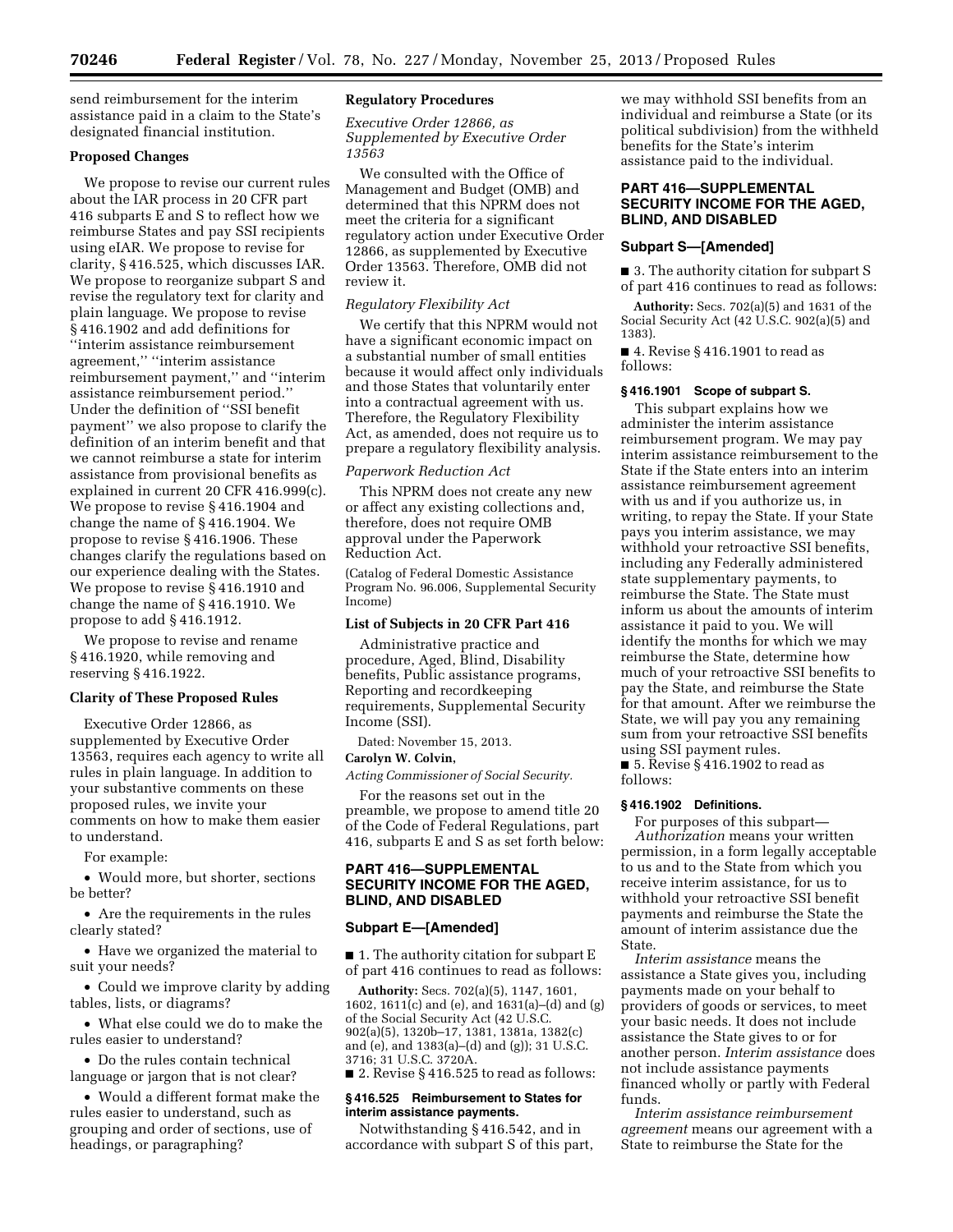interim assistance it pays to SSI recipients.

*Interim assistance reimbursement payment* means the amount of money we pay the State, which we determine based on the amount of interim assistance the State paid to you or on your behalf and the amount of SSI retroactive payments available for the reimbursement. If your available initial retroactive SSI benefit payment is less than the total interim assistance the State paid to you or on your behalf, we will pay the State only a partial amount of the interim assistance the State paid. Reimbursement to the State takes priority over the retroactive SSI benefit payments that may be due you.

*Interim assistance reimbursement period* means the period for which we may reimburse the State for interim assistance payments the State made to you or on your behalf.

*SSI benefit payment* means your Federal SSI benefit and any state supplementary benefit we make to you on behalf of a State (see subpart T of this part) under title XVI of the Social Security Act. For purposes of this subpart, *SSI benefit payment* does not include an emergency advance payment (see § 416.520), a payment based upon presumptive disability or presumptive blindness (see § 416.931), a provisional benefit (see § 416.999(c)), an interim benefit (see § 416.1469(d)), or a payment made under the administrative immediate payment procedure.

*State* for purposes of an interim assistance agreement, means a State of the United States, the District of Columbia, and the Northern Mariana Islands. For all other purposes (e.g., payment, appeals, notices), State also means a political subdivision of any of these.

*We, Us,* or *Our* means the Social Security Administration.

*You* or *Your* means someone who has applied for or is already receiving an SSI benefit payment(s).

■ 6. Revise § 416.1904 to read as follows:

#### **§ 416.1904 Authorization to withhold SSI benefit payment.**

We will withhold your retroactive SSI benefit payment to repay the State the amount of interim assistance the State paid to you or on your behalf if:

(a) We have an interim assistance reimbursement agreement with the State when your authorization goes into effect; and

(b) Your authorization is in effect when we make your first recurring monthly SSI benefit payment. ■ 7. Revise § 416.1906 to read as follows:

# **§ 416.1906 When your authorization is in effect.**

(a) *When your authorization begins.*  Your authorization becomes effective when the earliest of the following events occurs—

(1) We receive the authorization; or (2) We receive notice from the State that it has received your authorization.

(b) *When your authorization ends.*  Your authorization remains in effect until the earliest of the following events occurs—

(1) We make your first recurring monthly SSI benefit payment for your initial claim or, in the case of an authorization effective for a period of suspense or termination, when we make your first recurring monthly SSI payment following the suspension or termination, and subsequent reinstatement of your SSI benefits;

(2) You and the State agree to end the authorization;

(3) We make a determination or decision on your claim and you do not timely file an appeal, as described in subpart N of this part; or

(4) You do not file an application for SSI or timely file an appeal of our determination to suspend or terminate your benefits within 12 months from the authorization begin date described in paragraph (a) of this section.

(c) *When we need a new authorization.* If your authorization is no longer effective because an event in paragraph (b) of this section occurred, the State must obtain a new authorization from you before we may reimburse the State for interim assistance it gives you. If you timely file an appeal of our determination or decision on your claim as described in subpart N of this part, we do not need a new authorization from you because your authorization remains in effect until we make a final determination or decision on your claim.

■ 8. Revise § 416.1910 to read as follows:

# **§ 416.1910 Requirements for an interim assistance reimbursement agreement.**

(a) The interim assistance reimbursement agreement defines our obligations and a State's obligations. The agreement says we must repay the State for the interim assistance the State paid to you based on the interim assistance amount claimed by the State and the amount of your retroactive SSI money available to pay the State.

(b) The interim assistance reimbursement agreement must include the following provisions—

(1) You must have received interim assistance from the State and be eligible for a SSI payment for the same month

as the interim assistance period as defined in § 416.1905.

(2) We will reimburse the State only from your initial retroactive payment for your initial claim (see § 416.1930(a)) or posteligibility claim (see § 416.1930(b)).

(3) When, how much, and under which conditions we will reimburse the State for the interim assistance it paid you.

(4) We will send any reimbursement for interim assistance to a State's designated financial institution.

(5) If a State has prepared and cannot stop delivery of its last interim assistance payment to you, we will include the amount of the State's last interim assistance payment in the reimbursement payment.

(6) We will specify the beginning date of the agreement and will automatically renew the agreement for successive periods of one year beginning October 1 of each year. Either we or the State may terminate this agreement at any time upon 30 days written notice to the other party.

(7) When the State must notify us that it has a signed authorization.

(8) The State will send you a notice within 10 working days of receiving the reimbursement from us. The notice will provide—

(i) How much interim assistance the State paid to you;

(ii) That we will notify you about how we will pay the remaining SSI benefit payments, if any, to you; and

(iii) That you have the right to appeal any of the State's actions about interim assistance reimbursement if you disagree with them.

(9) The State must agree to comply with any other regulations that we find necessary to administer the interim assistance reimbursement provisions.

■ 9. Add § 416.1912 under the undesignated heading ''Interim Assistance Agreements'' to read as follows:

# **§ 416.1912 When the interim assistance reimbursement period is in effect.**

(a) *Initial claims.* For initial claims, the interim assistance reimbursement period begins with the first month for which you are eligible for SSI benefit payments, and it ends with and includes the month your recurring monthly SSI benefit payment begins.

(b) *Posteligibility claims.* If we determine that you were eligible for SSI benefit payments during a period when we suspended or terminated your benefits, the interim assistance reimbursement period begins on the day that you are eligible for reinstatement of SSI benefits. The interim assistance reimbursement period ends with and